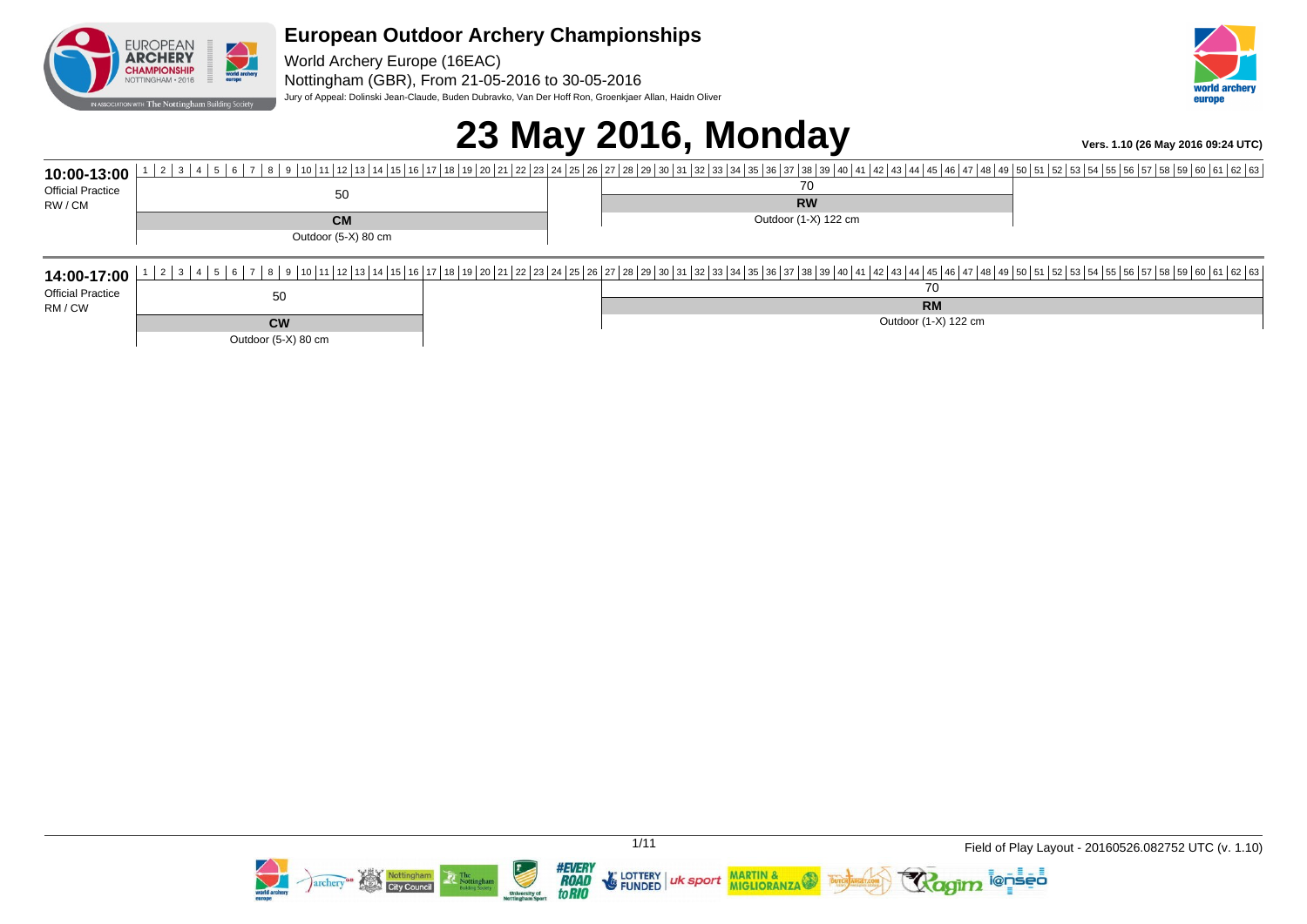

World Archery Europe (16EAC) Nottingham (GBR), From 21-05-2016 to 30-05-2016 Jury of Appeal: Dolinski Jean-Claude, Buden Dubravko, Van Der Hoff Ron, Groenkjaer Allan, Haidn Oliver



# **24 May 2016, Tuesday Vers. 1.10 (26 May 2016 09:24 UTC)**

| 10:00-10:20                 |                                  | 2 3 4 5 6 7 8 9 10 11 12 13 14 15 16 17 18 19 20 21 22 23 24 25 26 27 28 29 30 31 32 33 34 35 36 37 38 39 40 41 42 43 44 45 46 47 48 49 50 51 52 53 54 55 56 57 58 59 60 61 62 63                                               |
|-----------------------------|----------------------------------|---------------------------------------------------------------------------------------------------------------------------------------------------------------------------------------------------------------------------------|
| 3 Practice Ends             | 50                               | 70                                                                                                                                                                                                                              |
|                             |                                  | <b>RW</b>                                                                                                                                                                                                                       |
|                             | <b>CM</b>                        | Outdoor (1-X) 122 cm                                                                                                                                                                                                            |
|                             | Outdoor (5-X) 80 cm              |                                                                                                                                                                                                                                 |
|                             |                                  |                                                                                                                                                                                                                                 |
| 10:20-13:05                 |                                  |                                                                                                                                                                                                                                 |
| <b>Qualification Rounds</b> | 50                               | 70                                                                                                                                                                                                                              |
| Qualification RW / CM       |                                  | <b>RW</b>                                                                                                                                                                                                                       |
|                             | <b>CM</b>                        | Outdoor (1-X) 122 cm                                                                                                                                                                                                            |
|                             | Outdoor (5-X) 80 cm              |                                                                                                                                                                                                                                 |
|                             |                                  |                                                                                                                                                                                                                                 |
| 14:00-14:20                 |                                  | 2 3 4 5 6 7 8 9 8 50 8 7 8 9 8 9 8 1 8 1 8 18 18 18 18 18 18 18 18 19 10 11 18 19 10 11 18 19 10 11 18 19 10 11 18 19 20 21 22 23 24 25 26 27 28 29 30 31 32 33 34 35 36 137 38 39 40 41 42 43 44 45 46 47 48 49 50 51 52 53 54 |
| 3 Practice Ends             | 50                               | 70                                                                                                                                                                                                                              |
|                             |                                  | <b>RM</b>                                                                                                                                                                                                                       |
|                             | <b>CW</b>                        | Outdoor (1-X) 122 cm                                                                                                                                                                                                            |
|                             | Outdoor (5-X) 80 cm              |                                                                                                                                                                                                                                 |
|                             |                                  |                                                                                                                                                                                                                                 |
| 14:20-17:05                 | 2 3 4 5 6 7<br>181               | 9 0 12 2 3 24 25 26 27 28 29 30 31 32 33 4 35 36 37 38 39 40 41 42 43 44 5 46 47 48 49 50 51 52 53 54 55 56 57 58 59 60 51 52 53 54 55 58 59 60 61 62 63                                                                        |
| <b>Qualification Rounds</b> | 50                               | 70<br><b>RM</b>                                                                                                                                                                                                                 |
| Qualification RM / CW       |                                  | Outdoor (1-X) 122 cm                                                                                                                                                                                                            |
|                             | <b>CW</b><br>Outdoor (5-X) 80 cm |                                                                                                                                                                                                                                 |
|                             |                                  |                                                                                                                                                                                                                                 |



**lenseo**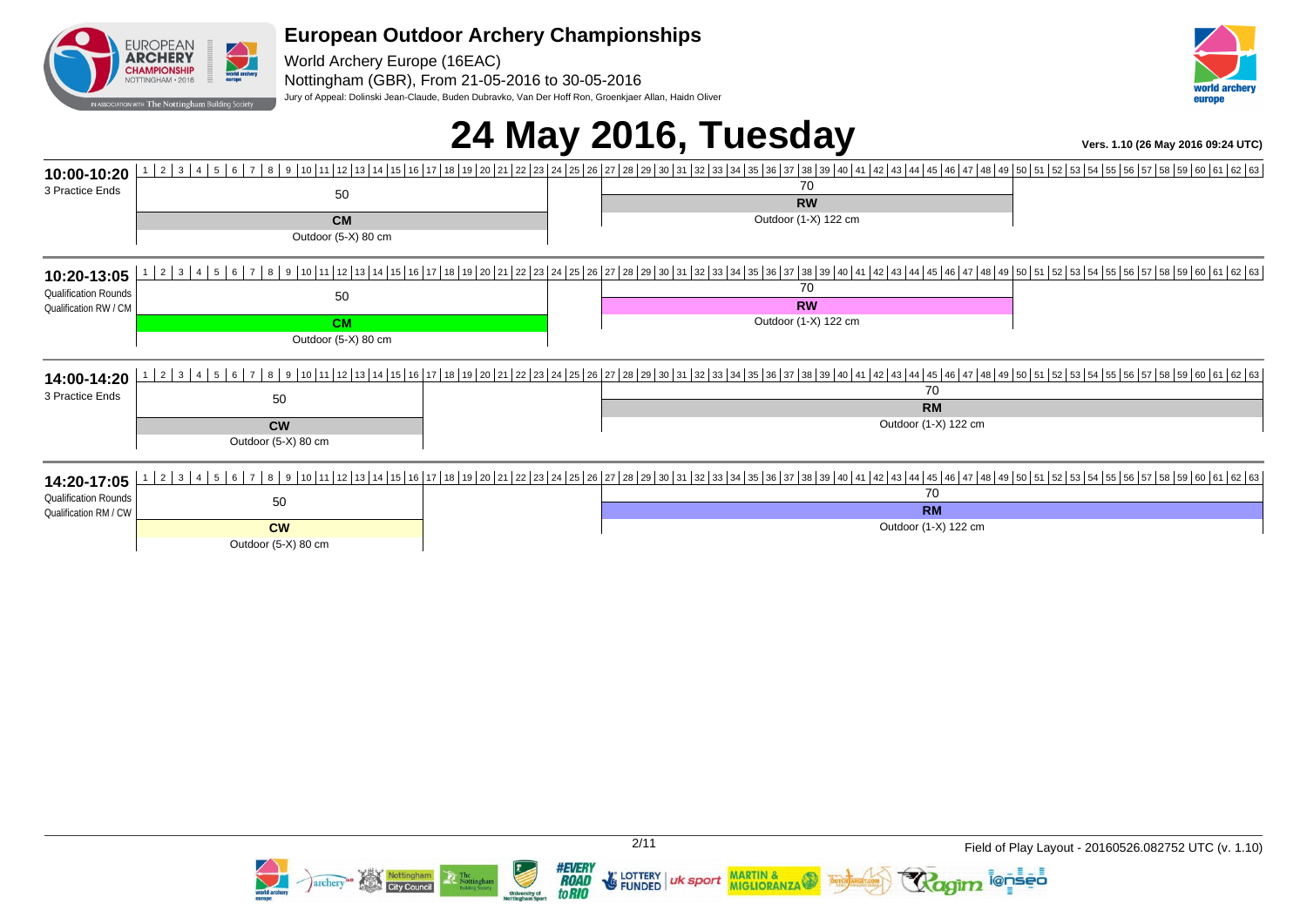

World Archery Europe (16EAC) Nottingham (GBR), From 21-05-2016 to 30-05-2016 Jury of Appeal: Dolinski Jean-Claude, Buden Dubravko, Van Der Hoff Ron, Groenkjaer Allan, Haidn Oliver



# **25 May 2016, Wednesday Vers. 1.10 (26 May 2016 09:24 UTC)**

| 09:30-09:50                   | 1  2  3  4  5  6  7  8  9  10  11  12  13  14  15  16  17  18  19  20  21  22  23  24  25  28  27  28  29  30  31  32  33  34  35  38  37  38  39  40  41  42  43  44  45  46  47  48  49  50  51  52  53  54  55  56  57  58 |                                                                                                                                                                                                                               |  |  |
|-------------------------------|-------------------------------------------------------------------------------------------------------------------------------------------------------------------------------------------------------------------------------|-------------------------------------------------------------------------------------------------------------------------------------------------------------------------------------------------------------------------------|--|--|
| 3 Practice Ends               |                                                                                                                                                                                                                               | 70<br><b>RM</b>                                                                                                                                                                                                               |  |  |
|                               |                                                                                                                                                                                                                               | <b>Warm Up</b>                                                                                                                                                                                                                |  |  |
|                               |                                                                                                                                                                                                                               | Outdoor (1-X) 122 cm                                                                                                                                                                                                          |  |  |
|                               |                                                                                                                                                                                                                               | 09:50-10:30 123456505100112345670560101120131415161718192021222324252021232425202128293031323343536373839403132334354394041424344454647484950515253545565758596061626364                                                      |  |  |
| <b>Individual Matches</b>     |                                                                                                                                                                                                                               | 70                                                                                                                                                                                                                            |  |  |
| 5 ends of 3 arrows            |                                                                                                                                                                                                                               | <b>RM</b>                                                                                                                                                                                                                     |  |  |
|                               |                                                                                                                                                                                                                               | 1/48<br>ialaalaalaalaalaal                                                                                                                                                                                                    |  |  |
|                               |                                                                                                                                                                                                                               | Outdoor (1-X) 122 cm                                                                                                                                                                                                          |  |  |
|                               |                                                                                                                                                                                                                               |                                                                                                                                                                                                                               |  |  |
| 3 Practice Ends               |                                                                                                                                                                                                                               | 70                                                                                                                                                                                                                            |  |  |
|                               | 50                                                                                                                                                                                                                            | <b>RM</b>                                                                                                                                                                                                                     |  |  |
|                               | <b>CW</b>                                                                                                                                                                                                                     | <b>Warm Up</b>                                                                                                                                                                                                                |  |  |
|                               | <b>Warm Up</b>                                                                                                                                                                                                                | Outdoor (1-X) 122 cm                                                                                                                                                                                                          |  |  |
|                               | Outdoor (5-X) 80 cm                                                                                                                                                                                                           |                                                                                                                                                                                                                               |  |  |
| $\overline{2}$<br>10:50-11:30 | 3 <sup>1</sup><br>8 <sup>1</sup><br>$5 \mid 6$                                                                                                                                                                                | 9   10   11   12   13   14   15   16   17   18   19   20   21   22   23   24   25   26   27   28   29   30   31   32   33   34   35   38   39   30   31   32   33   34   35   36   37   38   39   40   41   42   43   44   45 |  |  |
| Individual Matches 50         | 50<br>50                                                                                                                                                                                                                      | 70                                                                                                                                                                                                                            |  |  |
| 5 ends of 3 arrows            |                                                                                                                                                                                                                               | <b>RM</b>                                                                                                                                                                                                                     |  |  |
| <b>CW</b>                     | cw<br><b>CW</b><br>1/24<br>$1/24$                                                                                                                                                                                             | 1/24                                                                                                                                                                                                                          |  |  |
| 1/24<br><b>To a</b>           | 000000000000000000000<br>00000000                                                                                                                                                                                             | Outdoor (1-X) 122 cm                                                                                                                                                                                                          |  |  |
|                               | Outdoor (5-X) 80 cm                                                                                                                                                                                                           |                                                                                                                                                                                                                               |  |  |
|                               |                                                                                                                                                                                                                               | 11:30-11:50 12345678567869061626364                                                                                                                                                                                           |  |  |
| 3 Practice Ends               | 50                                                                                                                                                                                                                            | 70                                                                                                                                                                                                                            |  |  |
|                               |                                                                                                                                                                                                                               | <b>RW</b>                                                                                                                                                                                                                     |  |  |
|                               | <b>CM</b>                                                                                                                                                                                                                     | <b>Warm Up</b>                                                                                                                                                                                                                |  |  |
|                               | <b>Warm Up</b><br>Outdoor (5-X) 80 cm                                                                                                                                                                                         | Outdoor (1-X) 122 cm                                                                                                                                                                                                          |  |  |
|                               |                                                                                                                                                                                                                               |                                                                                                                                                                                                                               |  |  |



**E** LOTTERY

**FUNDED** 

uk sport

MARTIN &<br>MIGLIORANZA

*#EVERY<br>ROAD<br>toRIO* 

i@nseo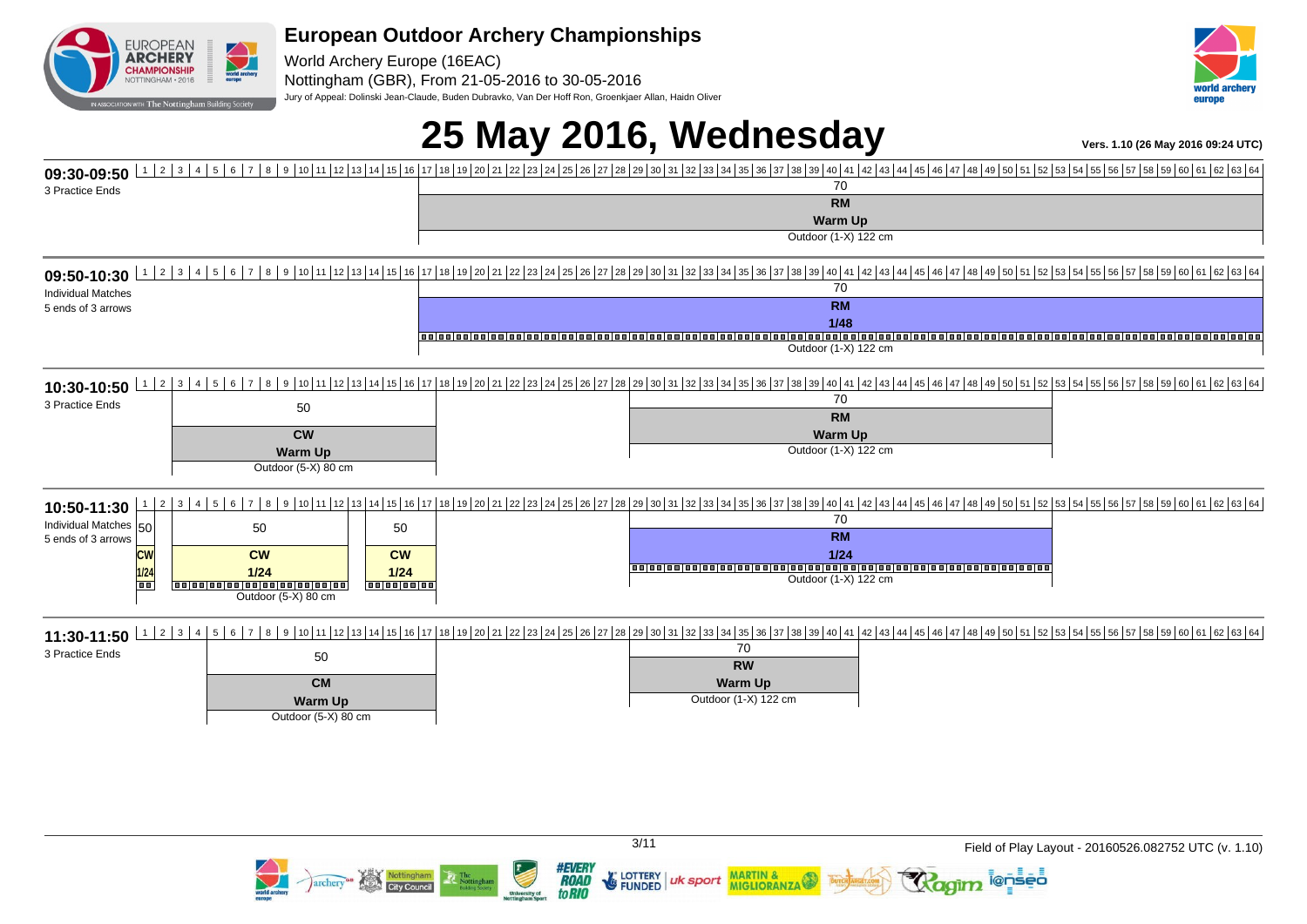**EUROPEAN Example**<br> **World archery ARCHERY** World Archery Europe (16EAC) CHAMPIONSHIP NOTTINGHAM · 2016

Nottingham (GBR), From 21-05-2016 to 30-05-2016

Jury of Appeal: Dolinski Jean-Claude, Buden Dubravko, Van Der Hoff Ron, Groenkjaer Allan, Haidn Oliver



## **25 May 2016, Wednesday (Continue)**  $V_{\text{ers. 1.10 (26 Mav 2016 09:24 UTC)}}$



**Z' LOTTERY** 

**FUNDED** 

uk sport

**MARTIN &** 

**MIGLIORANZA** 

**#EVERY** 

**ROAD** 

to RIO

archery<sup>on</sup>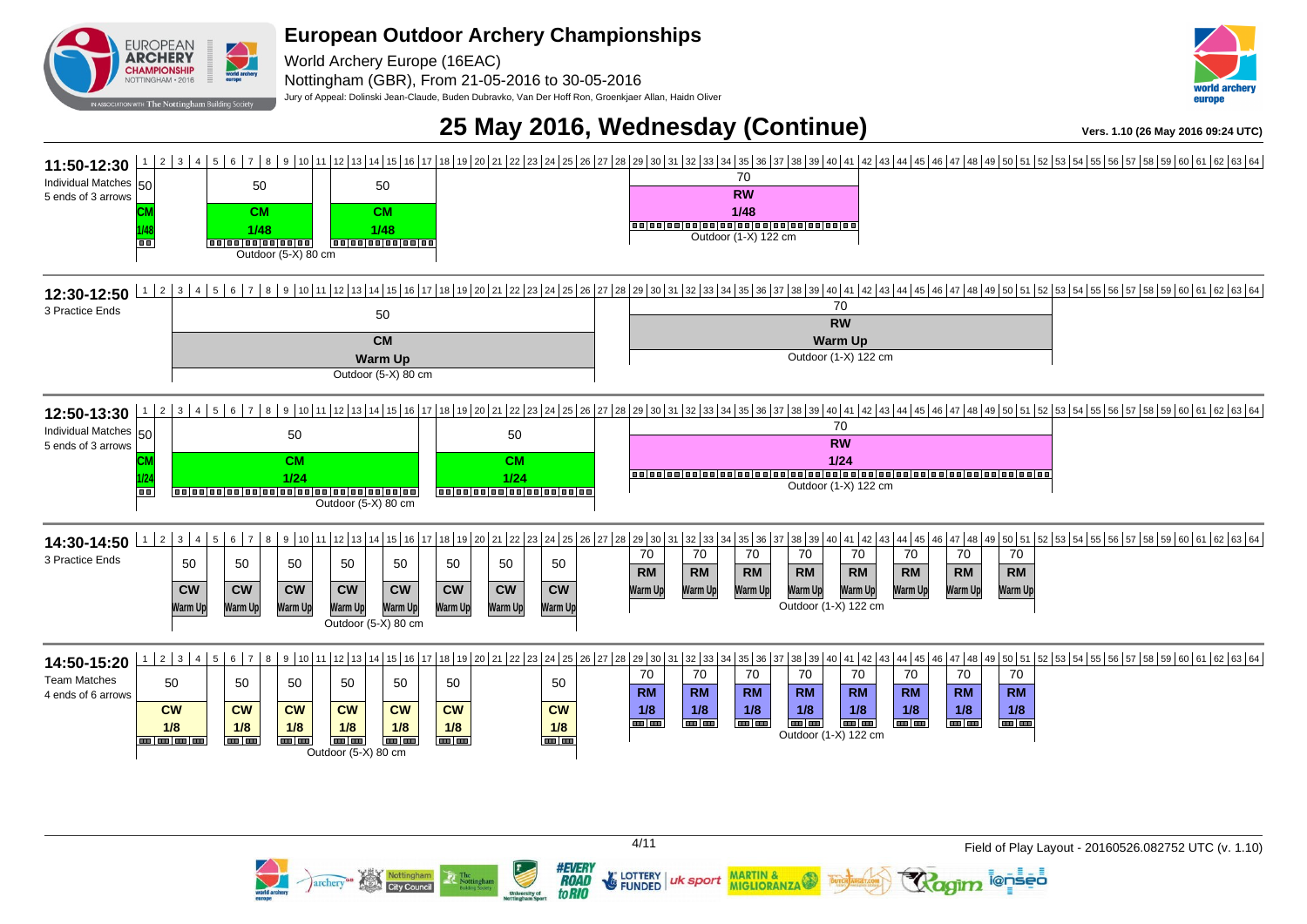

World Archery Europe (16EAC) Nottingham (GBR), From 21-05-2016 to 30-05-2016

archery<sup>on</sup> Nottingham

Jury of Appeal: Dolinski Jean-Claude, Buden Dubravko, Van Der Hoff Ron, Groenkjaer Allan, Haidn Oliver



### **25 May 2016, Wednesday (Continue)**  $V_{\text{ers. 1.10 (26 May 2016 09:24 UTC)}}$



**FUNDED** 

**MARTIN &** 

**MIGLIORANZA** 

uk sport

**#EVERY ROAD** 

to RIO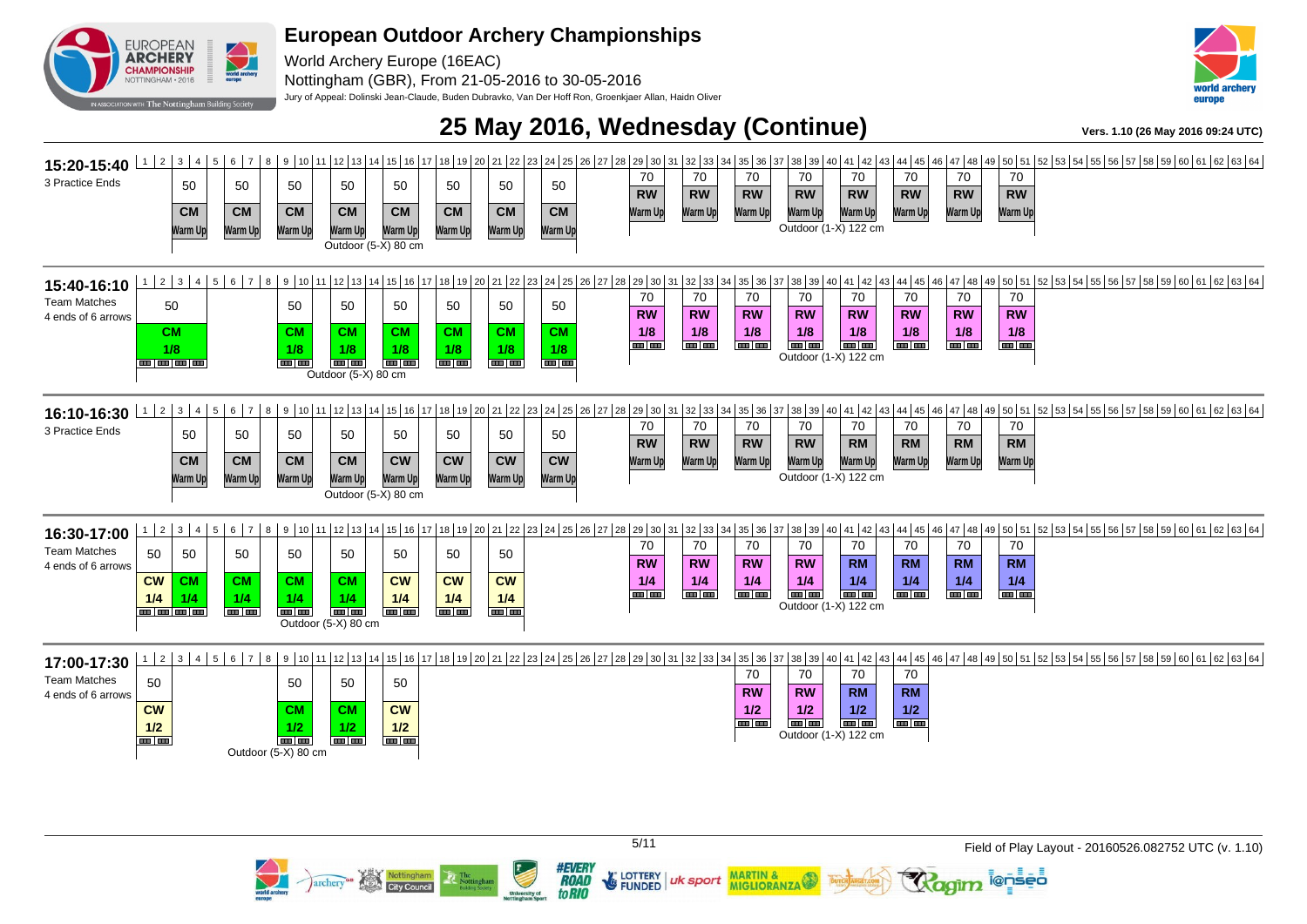

World Archery Europe (16EAC) Nottingham (GBR), From 21-05-2016 to 30-05-2016 Jury of Appeal: Dolinski Jean-Claude, Buden Dubravko, Van Der Hoff Ron, Groenkjaer Allan, Haidn Oliver



## **26 May 2016, Thursday Vers. 1.10 (26 May 2016 09:24 UTC)**

**09:30-09:50** 3 Practice Ends 1 2 3 4 5 6 7 8 9 10 11 12 13 14 15 16 17 18 19 20 21 22 23 24 25 26 27 28 29 30 31 32 33 34 35 36 37 38 39 40 41 42 43 44 45 46 47 48 49 50 51 52 53 54 55 56 57 58 59 60 61 62 63 64 70 **RM Warm Up** 70 **RW Warm Up** 50 **CM Warm Up** 50 **CW** Outdoor (1-X) 122 cm **Warm Up** Outdoor (5-X) 80 cm **09:50-10:30** Individual Matches 5 ends of 3 arrows 1 2 3 4 5 6 7 8 9 10 11 12 13 14 15 16 17 18 19 20 21 22 34 25 26 27 28 24 25 26 30 31 32 33 34 35 36 37 38 39 40 41 42 43 44 45 49 40 47 48 49 50 51 52 53 54 55 56 57 58 59 60 61 62 63 64 70 **RM 1/16** 70 **RW 1/16** 50 **CM 1/16** 50 **CW 1/16** Outdoor (1-X) 122 cm Outdoor (5-X) 80 cm **10:30-11:10** <sup>| 1 2</sup> 3 4 5 6 7 8 9 10 11 12 13 14 15 16 17 18 19 20 21 22 23 24 25 26 27 28 29 30 31 32 33 34 35 36 37 38 39 40 41 42 43 44 45 46 47 48 49 50 51 52 53 54 55 56 57 58 59 60 61 62 63 64 59 60 61 62 63 Individual Matches 5 ends of 3 arrows 70 **RM 1/8** 70 **RW 1/8** 50 **CW 1/8** 50 **CM 1/8** Outdoor (1-X) 122 cm Outdoor (5-X) 80 cm **11:10-11:50**  $12$  3 4 5 6 7 8 9 10 11 12 13 14 15 16 17 18 19 20 21 22 23 24 25 26 27 28 29 30 31 32 33 34 35 36 37 38 39 40 50 41 42 43 44 45 46 47 48 49 50 51 52 53 54 55 56 57 58 59 60 61 62 63 64 50 60 61 62 63 64 55 Individual Matches 5 ends of 3 arrows 70 **RM 1/4** 70 **RW 1/4** 50 **CW 1/4** 50 **CM 1/4** Outdoor (1-X) 122 cm Outdoor  $(5-X)$  80 cm **11:50-12:30** Individual Matches 5 ends of 3 arrows | 1 | 2 | 3 | 4 | 5 | 6 | 7 | 8 | 9 | 10 | 11 | 12 | 13 | 14 | 15 | 16 | 17 | 18 | 16 | 17 | 18 | 19 | 20 | 21 | 22 | 23 | 24 | 25 | 26 | 30 | 31 | 32 | 33 | 34 | 35 | 36 | 37 | 38 | 39 | 40 | 41 | 42 | 43 | 44 | 45 | 46 | 70 **RM 1/2** 70 **RM 1/2** 70 **RW 1/2** 70 **RW 1/2** 50 **CW 1/2** 50 **CW 1/2** 50 **CM 1/2** Outdoor (1-X) 122 cm Outdoor (5-X) 80 cm

LOTTERY

**FUNDED** 

uk sport

**MARTIN &** 

**MIGLIORANZA** 

#EVERI **ROAD** 

to RIO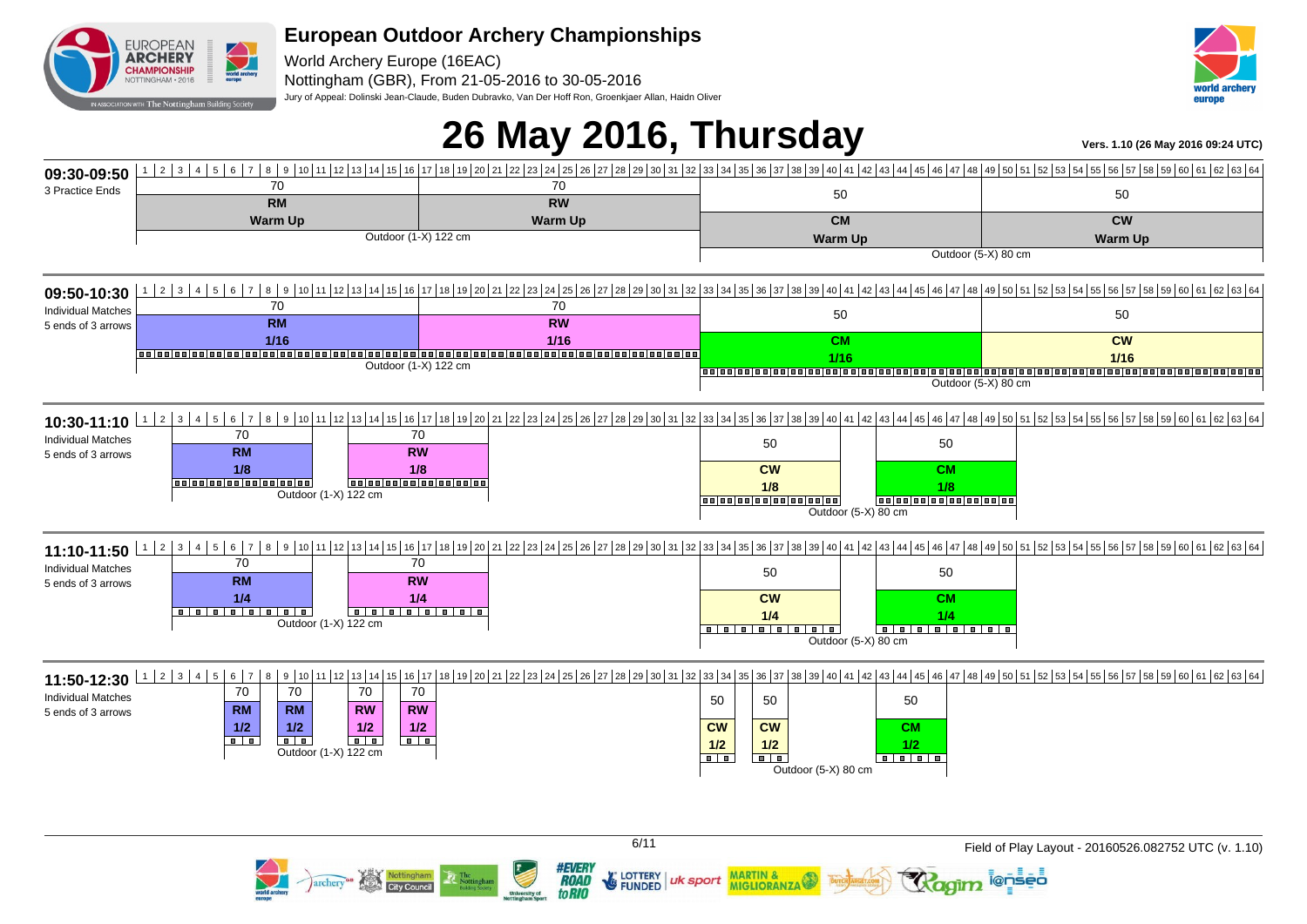

World Archery Europe (16EAC) Nottingham (GBR), From 21-05-2016 to 30-05-2016

Jury of Appeal: Dolinski Jean-Claude, Buden Dubravko, Van Der Hoff Ron, Groenkjaer Allan, Haidn Oliver



### **26 May 2016, Thursday (Continue) Vers. 1.10 (26 May 2016 09:24 UTC)**



3 practice ends (byes are allo 70 **CQRM Warm Up** Outdoor (1-X) 122 cm

> **#EVERY** archery<sup>es</sup> Nottingham **ROAD**

to RIO

**FUNDED** 

uk sport

**MARTIN &** 

**MIGLIORANZA** 

7/11 Field of Play Layout - 20160526.082752 UTC (v. 1.10)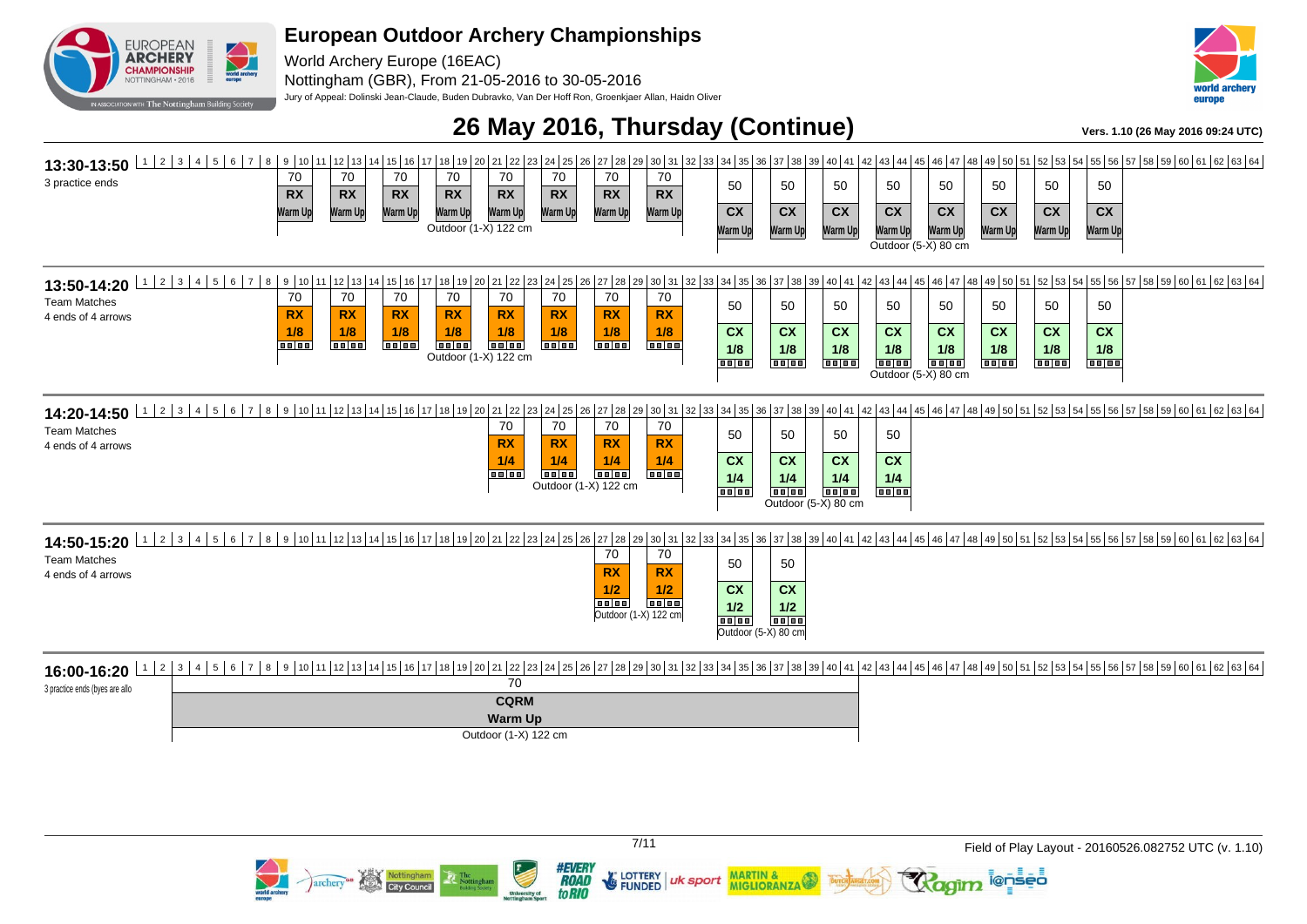

World Archery Europe (16EAC) Nottingham (GBR), From 21-05-2016 to 30-05-2016 Jury of Appeal: Dolinski Jean-Claude, Buden Dubravko, Van Der Hoff Ron, Groenkjaer Allan, Haidn Oliver



### **26 May 2016, Thursday (Continue) Vers. 1.10 (26 May 2016 09:24 UTC)**

#### **16:20-17:00** <sup>1</sup> <sup>2</sup> 3 4 5 6 7 8 9 10 11 12 13 14 13 14 15 16 11 13 14 31 29 20 21 22 23 24 25 26 27 28 29 30 31 32 33 34 38 39 39 30 31 32 33 34 49 39 40 41 Individual Matches 5 ends of 3 arrows 1/48: CQRM Warm Up 70 **CQRM** <u>1/48</u><br>|-<br>| acjos| acjos| acjos| acjos| acjos| acjos| acjos| acjos| acjos| acjos| acjos| acjos| acjos| acjos| acjos| acjos| acjos 70 **CQRM -Bye-**Outdoor (1-X) 122 cm **17:00-17:20**  $\frac{1}{2}$  3  $\frac{1}{4}$  5  $\frac{6}{5}$  6  $\frac{7}{8}$  6  $\frac{8}{10}$  7  $\frac{8}{19}$   $\frac{9}{10}$   $\frac{1}{11}$   $\frac{1}{2}$   $\frac{1}{36}$   $\frac{1}{36}$   $\frac{1}{26}$   $\frac{2}{26}$   $\frac{28}{26}$   $\frac{27}{28}$   $\frac{28}{26}$   $\frac{27}{28}$   $\frac{28}{26}$  3 practice ends (byes are allo 70 **CQRW Warm Up** 70 **CQRM Warm Up** Outdoor (1-X) 122 cm **17:20-18:00** Individual Matches 5 ends of 3 arrows 1/24: CQRW Warm Up 1 2 3 4 5 6 6 7 8 9 10 11 12 13 14 15 10 17 18 19 20 21 22 23 24 25 28 27 28 29 30 31 32 33 34 35 36 37 38 39 40 41 42 43 44 45 40 5 4 5 4 8 40 50 51 52 53 54 55 56 57 58 59 60 61 62 63 64 70 **CQRW** <u>-Bye- 1999 - 1999 - 1999 - 1999 - 1999 - 1999 - 1999 - 1999 - 1999 - 1999 - 1999 - 1999 - 1999 - 1999 - 1999 - 1</u><br>Andre propolacion de la concelacion de la concelación de la concelación de la concelación de la concelación 70 **CQRW 1/24** 70 **CQRM 1/24**

**MARTIN &** 

**MIGLIORANZA** 

uk sport

Outdoor (1-X) 122 cm



i@nseo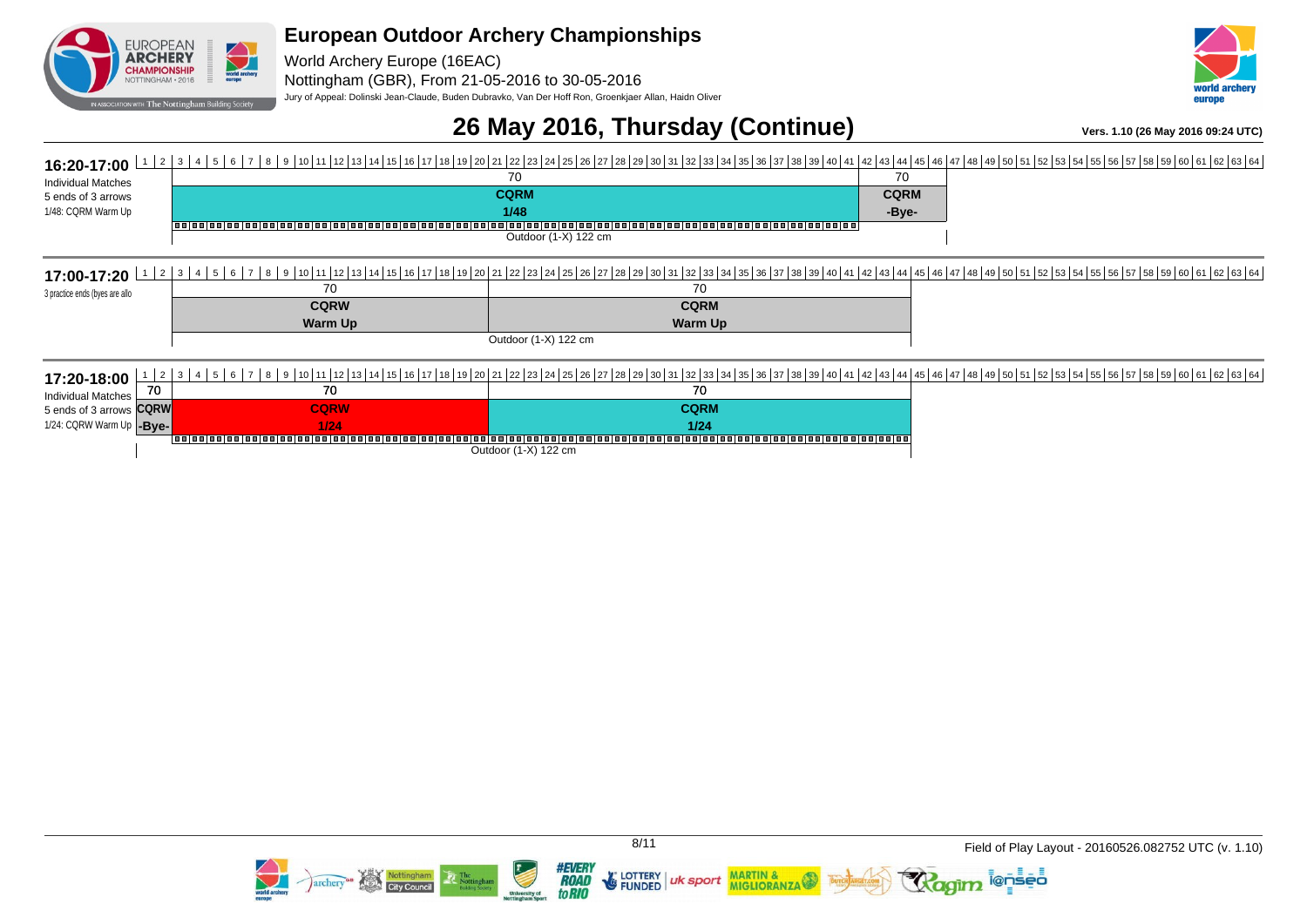

World Archery Europe (16EAC) Nottingham (GBR), From 21-05-2016 to 30-05-2016 Jury of Appeal: Dolinski Jean-Claude, Buden Dubravko, Van Der Hoff Ron, Groenkjaer Allan, Haidn Oliver



#### 27 May 2016, Friday **Vers. 1.10 (26 May 2016 09:24 UTC) 09:30-09:50** 3 practice ends 1 2 3 4 5 6 7 8 9 10 11 12 13 14 15 16 17 18 19 20 21 22 23 24 25 26 27 28 29 30 31 32 70 **CQRW Warm Up** 70 **CQRM Warm Up** Outdoor (1-X) 122 cm **09:50-10:30** Individual Matches 5 ends of 3 arrows 1 2 3 4 5 6 7 8 9 10 11 2 3 4 5 6 7 8 9 30 31 32 70 **CQRW 1/16** 70 **CQRM 1/16** Outdoor (1-X) 122 cm **10:30-11:10** Individual Matches 5 ends of 3 arrows 1 2 3 4 5 6 7 8 9 10 11 2 3 4 5 6 7 8 9 30 31 32 70 **CQRW 1/8** 70 **CQRM 1/8** Outdoor (1-X) 122 cm **11:10-11:50** Individual Matches 5 ends of 3 arrows 9 | 10 | 11 | 12 | 13 | 14 | 15 | 16 | 17 | 18 | 19 | 20 | 21 | 22 | 23 | 24 | 25 | 26 | 27 | 28 | 29 | 30 | 31 | 32 | 70 **CQRW** <mark>1990 - 1990 - 1990 - 1990 - 1990 - 1990 - 1990 - 1990 - 1990 - 1990 - 1990 - 1990 - 1990 - 1990 - 1990 - 1990 - 1</u><br>Note that the second series of the second series of the series of the series of the second series of the s</mark> 70 **CQRM 1/4** Outdoor (1-X) 122 cm **11:50-12:30** 1 2 3 4 5 6 7 8 9 10 11 12 13 14 15 16 17 18 19 20 21 22 23 24 25 26 27 28 29 30 31 32 Individual Matches 5 ends of 3 arrows 70 **CQRW 1/2** 70 **CQRM 1/2** Outdoor (1-X) 122 cm **12:30-13:10** 1 2 3 4 5 6 7 8 9 10 11 12 13 14 15 16 17 18 19 20 21 22 23 24 25 26 27 28 29 30 31 32 Individual Matches 5 ends of 3 arrows 70 **CQRW CQRW** 70 **Gold** 70 **CQRM** 70 **CQRM**

**Bronze Gold Gold Bronze** 

Outdoor (1-X) 122 cm

**Gold Bronze**





**to RIO** 

**FUNDED** 



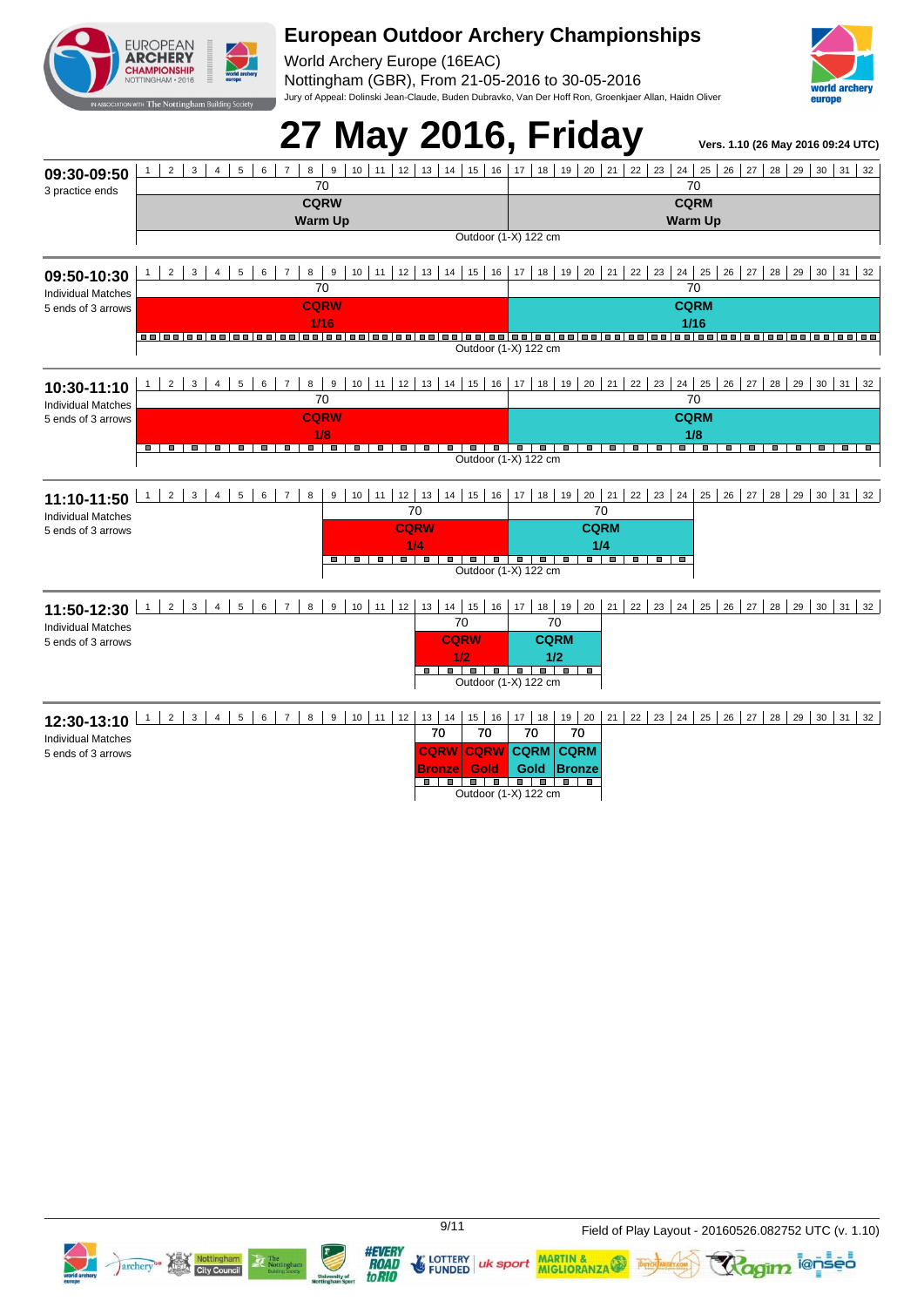

World Archery Europe (16EAC) Nottingham (GBR), From 21-05-2016 to 30-05-2016 Jury of Appeal: Dolinski Jean-Claude, Buden Dubravko, Van Der Hoff Ron, Groenkjaer Allan, Haidn Oliver







E LOTTERY | uk sport | MARTIN & LOTTERY | uk sport | MARTIN &

**#EVERY** 

**ROAD** 

to RIO



**Ragim <sup>i@nseo</sup>**